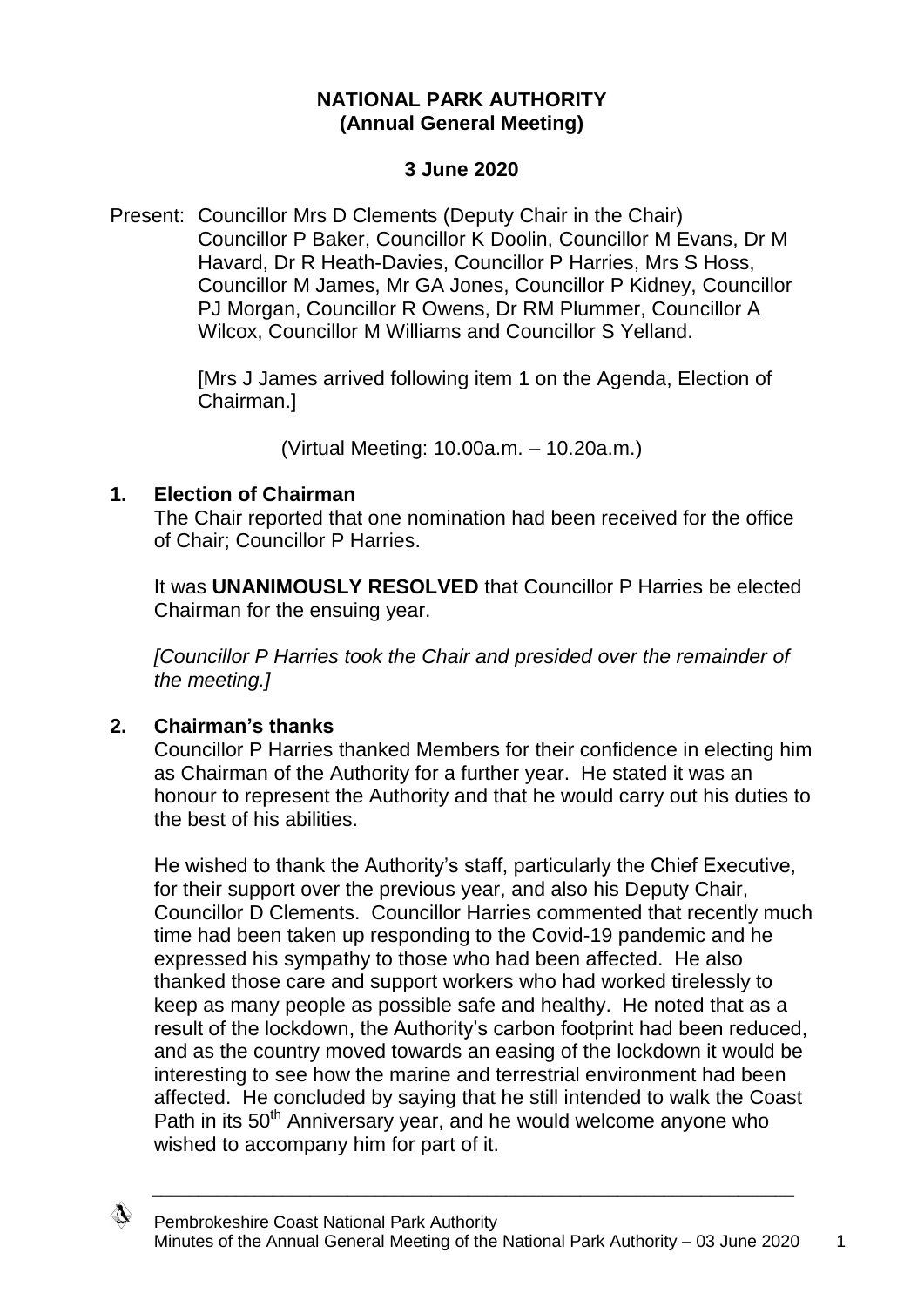## **3. Election of Deputy Chair**

The Chairman reported that one nomination had been received for the office of Deputy Chair; Councillor Mrs D Clements.

It was **UNANIMOUSLY RESOLVED** that Councillor Mrs D Clements be elected Deputy Chair for the ensuing year.

#### **4. Apologies**

There were no apologies for absence.

#### **5. Disclosures of interest**

No disclosures of interest were received.

#### **6. Membership of Committees and External Organisations**

Before presenting her report to Members, the Administration and Democratic Services Manager congratulated Councillors Harries and Mrs Clements on their re-election as the Authority's Chairman and Deputy Chair respectively. She said it had been a pleasure to work with them over the previous year and she looked forward to continuing to do so in the coming months.

Turning to her report, she reminded Members that it was customary at the Annual General Meeting to review the membership of the Authority's Committees and Groups, together with the Authority's Member representation on outside bodies.

She added that the Investigating and Disciplinary Committee, Grievance Committee and Appeals Committee were not included in her report as their composition would be confirmed at the next meeting of the Authority when the Chairs of the Committees which comprised their membership would, by then, be known.

Councillor R Owens asked whether any progress had been made in asking the Skomer Marine Conservation Zone Advisory Group whether it was possible for the National Park Authority to be represented on it.

Dr M Havard responded that as newly appointed Chair of the Group, she had been going to bring Councillor Owens' suggestion to its Annual Meeting. However due to the Covid-19 lockdown the meeting had been postponed until October. She had discussed the matter with Natural Resources Wales, who provided the secretariat for the Group, and they had responded positively. She therefore intended to raise the matter at the meeting later in the year.

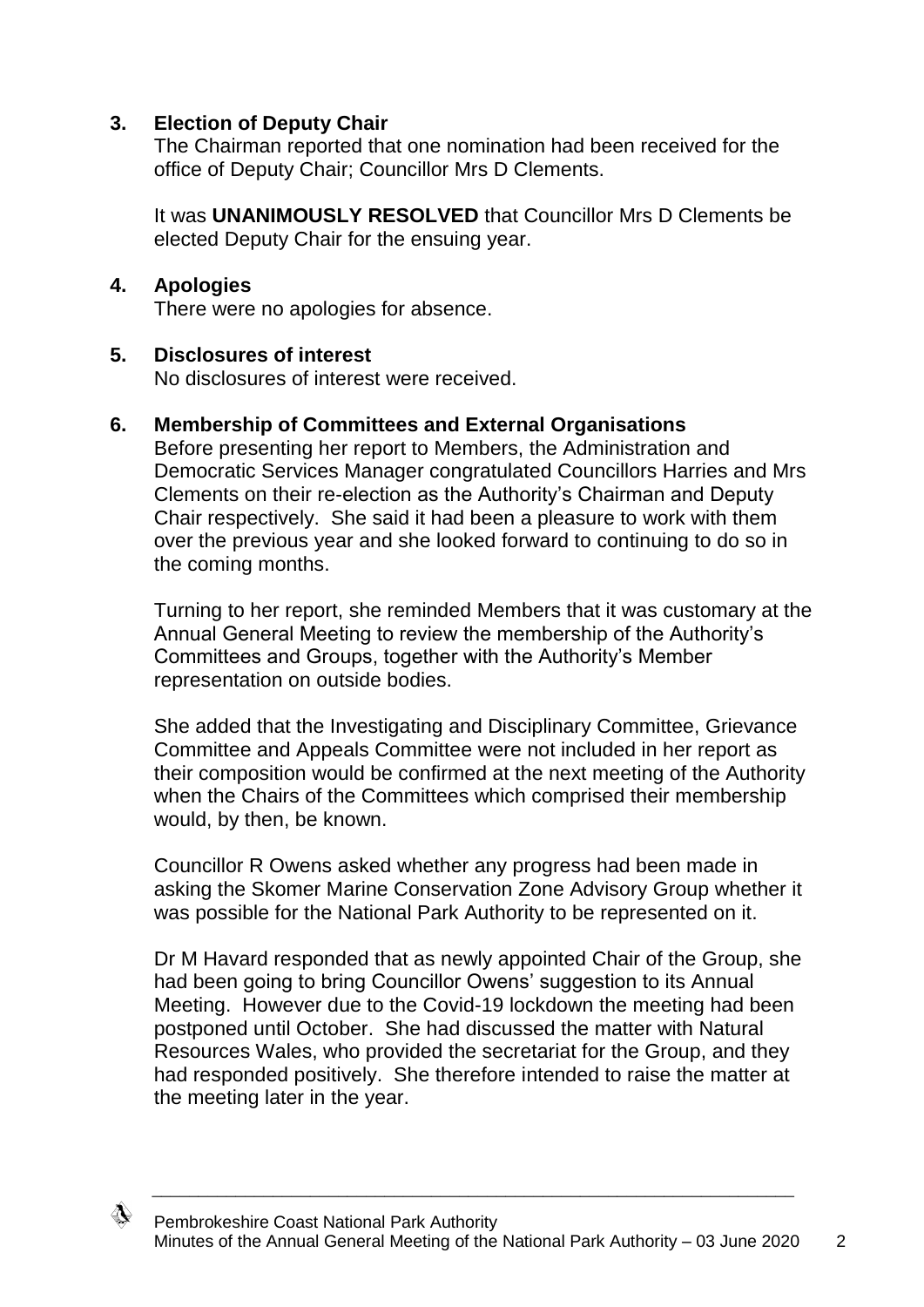The Administration and Democratic Services Manager advised that if an invitation was received, it would be brought to a meeting of the Authority for consideration.

The Chair noted that formerly the Authority had been represented on the Castell Henllys Steering Group and Ty Canol Woodland Advisory Group, however this was no longer the case. The Administration and Democratic Services Manager agreed to find out if the groups were still in existence.

#### It was **RESOLVED**:

(a) that the following membership of the National Park Authority, its Committees and Groups be agreed:

#### **NATIONAL PARK AUTHORITY**

All Members

# **DEVELOPMENT MANAGEMENT COMMITTEE**

All Members

#### **AUDIT AND CORPORATE SERVICES REVIEW COMMITTEE** *(6 PCC; 3 WG)*

Councillor P Baker Mrs S Hoss Councillor Mrs D Clements **Dr R Heath-Davies** Councillor M James Mr GA Jones Councillor P Kidney Councillor R Owens Councillor M Williams

#### **OPERATIONAL REVIEW COMMITTEE** *(6 PCC; 3 WG)*

Councillor K Doolin **Dr M Havard** Councillor ML Evans Mrs J James Councillor P Harries **Dr RM Plummer** Councillor PJ Morgan Councillor A Wilcox Councillor S Yelland

#### **PERSONNEL COMMITTEE** *(6 PCC; 3 WG)*

Councillor Mrs D Clements Dr R Heath-Davies Councillor ML Evans Music Mrs J James Councillor M James Mr GA Jones Councillor PJ Morgan Councillor A Wilcox Councillor S Yelland

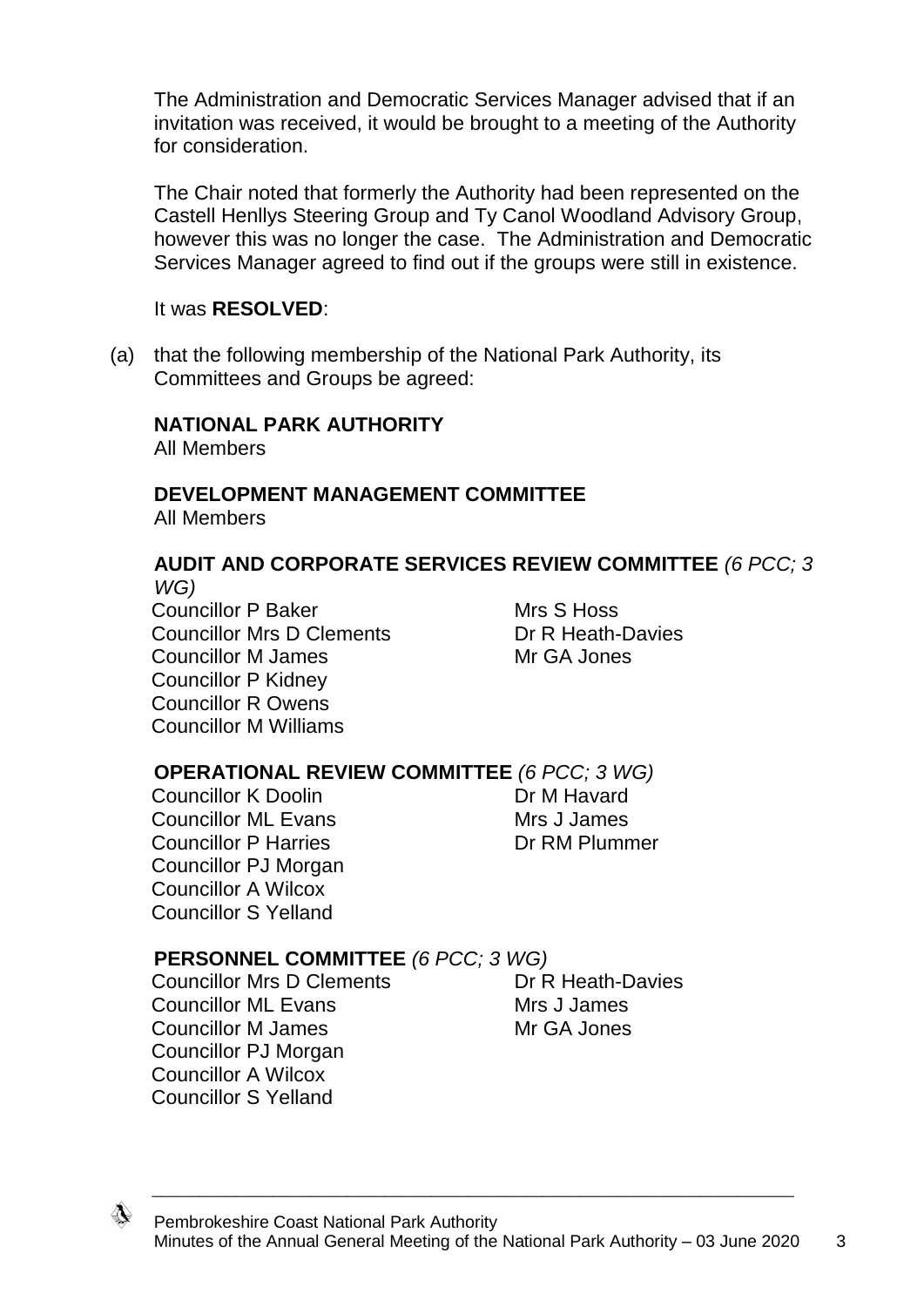#### **EMPLOYEE FORUM** *(4 PCC; 2 WG)*

Councillor P Harries Mrs S Hoss Councillor P Kidney **Dr RM Plummer** Councillor R Owens Councillor M Williams

#### **CONTINUOUS IMPROVEMENT GROUP** (4 Members)

Chair, National Park Authority Chair, Audit and Corporate Services Review Committee Chair, Operational Review Committee Chair, Development Management Committee

#### **MEMBER SUPPORT AND DEVELOPMENT COMMITTEE** *(6 PCC; 3 WG)*

Councillor Mrs D Clements Mrs S Hoss Councillor K Doolin Mrs J James Councillor M James Dr RM Plummer Councillor P Kidney Councillor A Wilcox Councillor M Williams

#### **SDF COMMITTEE** *(4 PCC; 2 WG)*

Councillor K Doolin **Dr M Havard** Councillor M James Dr RM Plummer Councillor M Williams Councillor S Yelland

# **STANDARDS COMMITTEE APPOINTMENTS PANEL**

Chair and Deputy Chair, National Park Authority Chair, Audit and Corporate Services Review Committee Councillor S Yelland One lay Member

(b) that the under-mentioned membership of the Standards Committee be noted:

# **STANDARDS COMMITTEE** *(2 PCC; 1 WG plus four Independent*

*Members)* Councillor PJ Morgan Dr RM Plummer Mr J Daniels Councillor R Owens Mr P Davies

Ms W Taylor Mrs V Tomlinson

(c) that the following representation on external organisations for 2020/21 be approved:

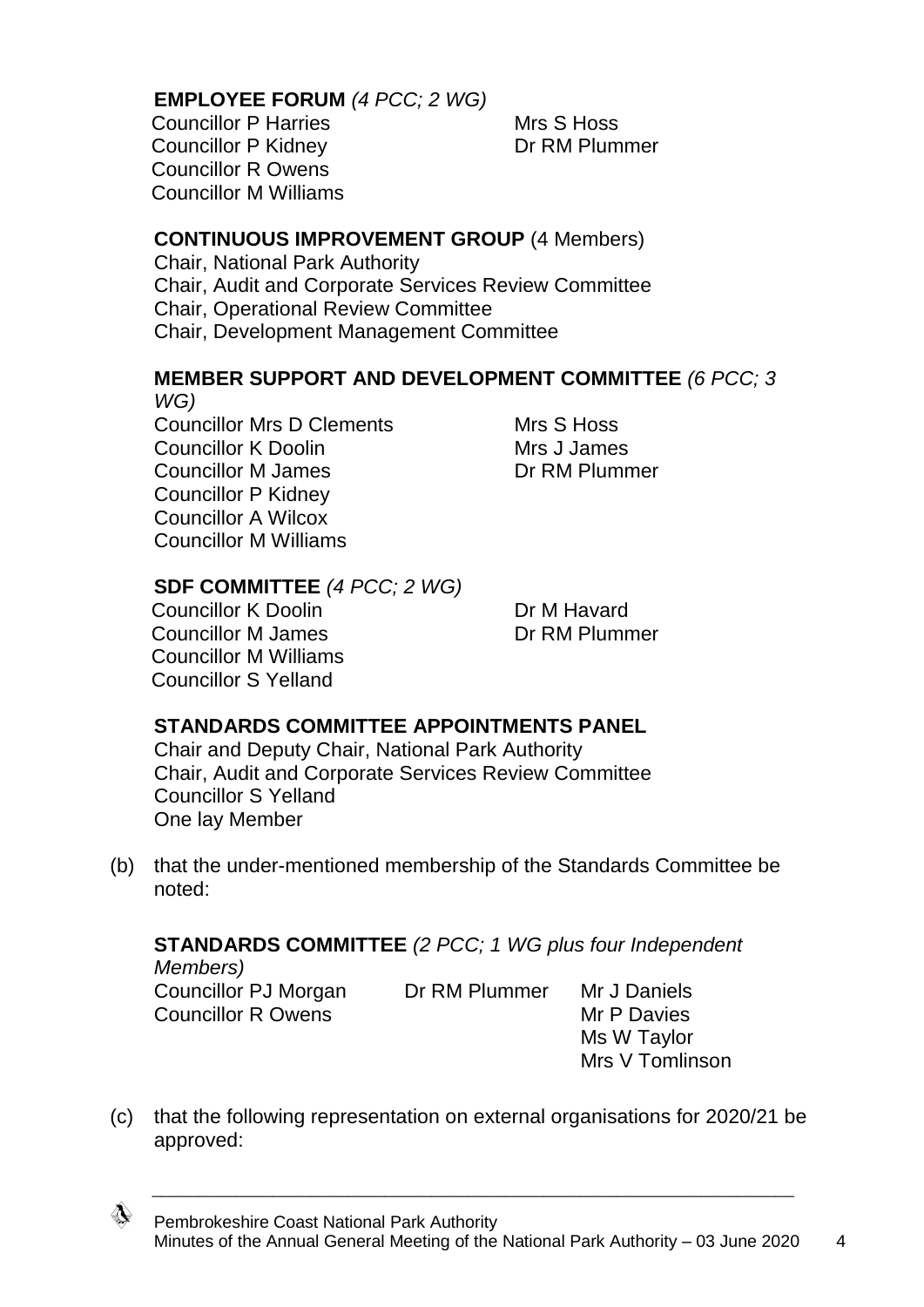## **NATIONAL PARKS UK EXECUTIVE COMMITTEE**

Chair, National Park Authority Deputy Chair, National Park

Authority *(Substitute)*

#### **NATIONAL PARKS WALES**

Chair and Deputy Chair, National Park Authority

## **WELSH LOCAL GOVERNMENT ASSOCIATION**

#### **COUNCIL**

Councillor M James Chair, National Park Authority *(Substitute)*

**EXECUTIVE BOARD** Chair, National Parks Wales

**JOINT COUNCIL FOR WALES** Councillor M Williams Councillor R Owens *(Substitute)*

**PARTNERSHIP COUNCIL FOR WALES** Chair, National Park Authority

# **CAMPAIGN FOR NATIONAL PARKS** *(One Member)*

Mr O Wyn *(Snowdonia for NPW)* Dr M Havard *(Contact Member)*

# **ALLIANCE FOR NATIONAL PARKS** *(One Member)*

Dr M Havard

**CARDIGAN BAY COASTAL GROUP/ADVISORY GROUP** Councillor M James Councillor P Harries *(Substitute)*

**PORT OF MILFORD HAVEN ADVISORY COMMITTEE** *(One Member plus Substitute)* Councillor R Owens Councillor S Yelland *(Substitute)*

**PEMBROKESHIRE LOCAL ACCESS FORUM** *(One Member)* Councillor P Harries

**SAUNDERSFOOT HARBOUR ADVISORY COMMITTEE** Councillor P Kidney

# **SOUTH WEST WALES REGIONAL AGGREGATES WORKING PARTY – REGIONAL TECHNICAL STATEMENT MEMBER FORUM** *(One*

\_\_\_\_\_\_\_\_\_\_\_\_\_\_\_\_\_\_\_\_\_\_\_\_\_\_\_\_\_\_\_\_\_\_\_\_\_\_\_\_\_\_\_\_\_\_\_\_\_\_\_\_\_\_\_\_\_\_\_\_\_\_\_\_\_\_\_\_\_

*Member plus Substitute)* Councillor M James *VACANCY (Substitute)*

</del>